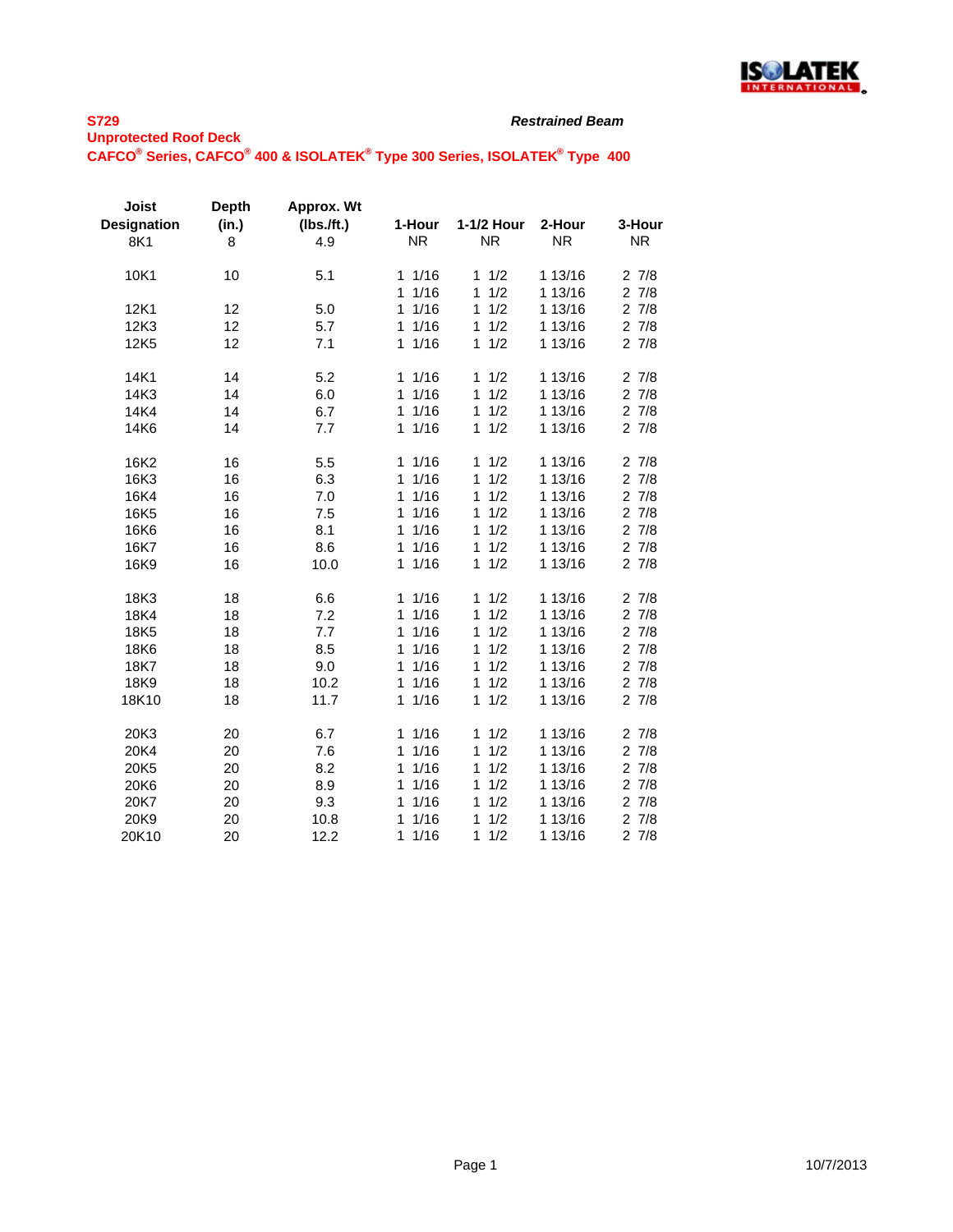

| Joist              | <b>Depth</b> | Approx. Wt |                      |            |         |           |
|--------------------|--------------|------------|----------------------|------------|---------|-----------|
| <b>Designation</b> | (in.)        | (Ibs.ft.)  | 1-Hour               | 1-1/2 Hour | 2-Hour  | 3-Hour    |
| 22K4               | 22           | 8.0        | 1/16<br>1            | 1<br>1/2   | 1 13/16 | 27/8      |
| 22K5               | 22           | 8.8        | 1/16<br>1            | 1/2<br>1   | 1 13/16 | 27/8      |
| 22K6               | 22           | 9.2        | 1/16<br>1            | 1/2<br>1   | 1 13/16 | 27/8      |
| 22K7               | 22           | 9.7        | 1/16<br>1            | 1/2<br>1   | 1 13/16 | 27/8      |
| 22K9               | 22           | 11.9       | 1/16<br>1            | 1/2<br>1   | 1 13/16 | 27/8      |
| 22K10              | 22           | 12.6       | 1/16<br>1            | 1/2<br>1   | 1 13/16 | 27/8      |
| 22K11              | 22           | 13.8       | 1/16<br>1            | 1/2<br>1   | 1 13/16 | 27/8      |
|                    |              |            |                      |            |         |           |
| 24K4               | 24           | 8.4        | 11/16                | 1/2<br>1   | 1 13/16 | 27/8      |
| 24K5               | 24           | 9.3        | 1<br>1/16            | 1/2<br>1   | 1 13/16 | 27/8      |
| 24K6               | 24           | 9.7        | 1/16<br>1            | 1/2<br>1   | 1 13/16 | 27/8      |
| 24K7               | 24           | 10.1       | 1/16<br>1            | 1/2<br>1   | 1 13/16 | 27/8      |
| 24K8               | 24           | 11.5       | 1/16<br>1            | 1/2<br>1   | 1 13/16 | 27/8      |
| 24K9               | 24           | 12.0       | 1/16<br>1            | 1/2<br>1   | 1 13/16 | 27/8      |
| 24K10              | 24           | 13.1       | 1/16<br>1            | 1<br>1/2   | 1 13/16 | 27/8      |
| 24K12              | 24           | 16.0       | 1/16<br>$\mathbf{1}$ | 1/2<br>1   | 1 13/16 | 27/8      |
|                    |              |            |                      |            |         |           |
| 26K5               | 26           | 9.8        | 1/16<br>1            | 1/2<br>1   | 1 13/16 | 27/8      |
| 26K6               | 26           | 10.6       | $\mathbf{1}$<br>1/16 | 1<br>1/2   | 1 13/16 | 27/8      |
| 26K7               | 26           | 10.9       | 1<br>1/16            | 1/2<br>1   | 1 13/16 | 27/8      |
| 26K8               | 26           | 12.1       | 1/16<br>1            | 1/2<br>1   | 1 13/16 | 27/8      |
| 26K9               | 26           | 12.2       | 1/16<br>1            | 1<br>1/2   | 1 13/16 | $2 \t7/8$ |
| 26K10              | 26           | 13.8       | $\mathbf{1}$<br>1/16 | 1<br>1/2   | 1 13/16 | $2 \t7/8$ |
| 26K12              | 26           | 16.6       | 1/16<br>1            | 1/2<br>1   | 1 13/16 | 27/8      |
|                    |              |            |                      |            |         |           |
| 28K6               | 28           | 11.4       | 11/16                | 1/2<br>1   | 1 13/16 | 27/8      |
| 28K7               | 28           | 11.8       | 1<br>1/16            | 1/2<br>1   | 1 13/16 | 27/8      |
| 28K8               | 28           | 12.7       | 1/16<br>1            | 1/2<br>1   | 1 13/16 | 27/8      |
| 28K9               | 28           | 13.0       | 1/16<br>1            | 1/2<br>1   | 1 13/16 | $2 \t7/8$ |
| 28K10              | 28           | 14.3       | 1<br>1/16            | 1<br>1/2   | 1 13/16 | 27/8      |
| 28K12              | 28           | 17.1       | 1/16<br>1            | 1/2<br>1   | 1 13/16 | 27/8      |
|                    |              |            |                      |            |         |           |
| 30K7               | 30           | 12.3       | 11/16                | 1/2<br>1   | 1 13/16 | 27/8      |
| 30K8               | 30           | 13.2       | 1/16<br>1            | 1/2<br>1   | 1 13/16 | 27/8      |
| 30K9               | 30           | 13.4       | 1<br>1/16            | 1/2<br>1   | 1 13/16 | 27/8      |
| 30K10              | 30           | 15.0       | 1/16<br>1            | 1/2<br>1   | 1 13/16 | $2 \t7/8$ |
| 30K11              | 30           | 16.4       | 1/16<br>1            | 1/2<br>1   | 1 13/16 | 27/8      |
| 30K12              | 30           | 17.6       | 1/16<br>1            | 1/2<br>1   | 1 13/16 | 27/8      |
| 18LH02             | 18           | 10         | 1<br>1/16            | 1/2<br>1   | 1 13/16 | 27/8      |
| 18LH03             | 18           | 11         | 1/16<br>1            | 1/2<br>1   | 1 13/16 | 27/8      |
| 18LH04             | 18           | 12         | 1/16<br>1            | 1<br>1/2   | 1 13/16 | 27/8      |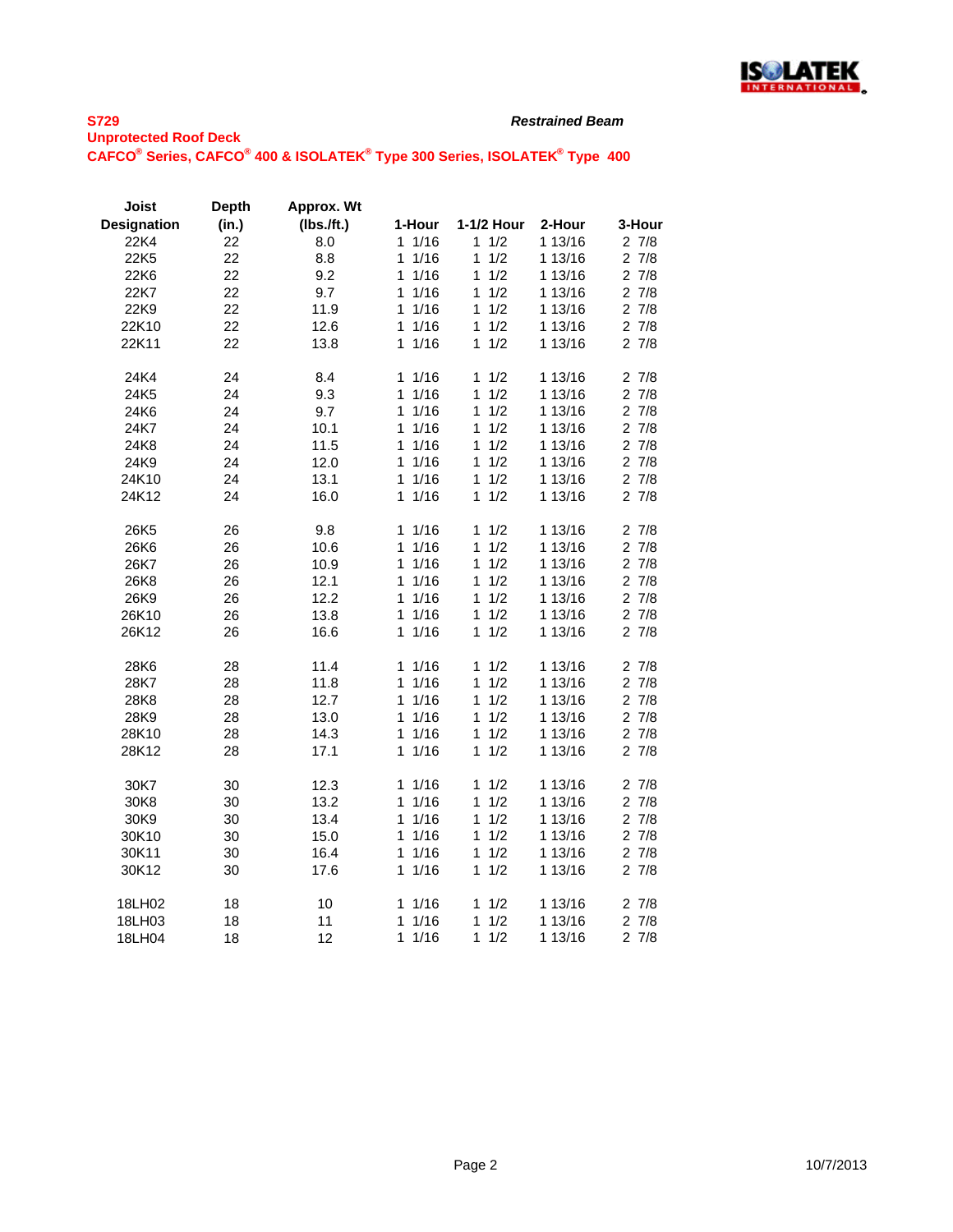

| <b>Joist</b>       | <b>Depth</b> | Approx. Wt    |           |            |         |        |
|--------------------|--------------|---------------|-----------|------------|---------|--------|
| <b>Designation</b> | (in.)        | $(Ibs.$ /ft.) | 1-Hour    | 1-1/2 Hour | 2-Hour  | 3-Hour |
| 18LH05             | 18           | 15            | 1/16<br>1 | 1/2<br>1.  | 1 13/16 | 27/8   |
| 18LH06             | 18           | 15            | 1/16<br>1 | 1/2<br>1   | 1 13/16 | 27/8   |
| 18LH07             | 18           | 17            | 1/16<br>1 | 1<br>1/2   | 1 13/16 | 27/8   |
| 18LH08             | 18           | 19            | 1/16<br>1 | 1/2<br>1   | 1 13/16 | 27/8   |
| 18LH09             | 18           | 21            | 1/16<br>1 | 1/2<br>1   | 1 13/16 | 27/8   |
| 20LH02             | 20           | 10            | 1/16<br>1 | 1<br>1/2   | 1 13/16 | 27/8   |
| 20LH03             | 20           | 11            | 1/16<br>1 | 1<br>1/2   | 1 13/16 | 27/8   |
| 20LH04             | 20           | 12            | 1/16<br>1 | 1<br>1/2   | 1 13/16 | 27/8   |
| 20LH05             | 20           | 14            | 1/16<br>1 | 1/2<br>1   | 1 13/16 | 27/8   |
| 20LH06             | 20           | 15            | 1/16<br>1 | 1<br>1/2   | 1 13/16 | 27/8   |
| 20LH07             | 20           | 17            | 1/16<br>1 | 1/2<br>1   | 1 13/16 | 27/8   |
| 20LH08             | 20           | 19            | 1/16<br>1 | 1/2<br>1   | 1 13/16 | 27/8   |
| 20LH09             | 20           | 21            | 1<br>1/16 | 1<br>1/2   | 1 13/16 | 27/8   |
| 20LH10             | 20           | 23            | 1/16<br>1 | 1/2<br>1   | 1 13/16 | 27/8   |
| 24LH03             | 24           | 11            | 11/16     | 1<br>1/2   | 1 13/16 | 27/8   |
| 24LH04             | 24           | 12            | 1/16<br>1 | 1/2<br>1   | 1 13/16 | 27/8   |
| 24LH05             | 24           | 13            | 1/16<br>1 | 1/2<br>1   | 1 13/16 | 27/8   |
| 24LH06             | 24           | 16            | 1/16<br>1 | 1/2<br>1   | 1 13/16 | 27/8   |
| 24LH07             | 24           | 17            | 1/16<br>1 | 1/2<br>1   | 1 13/16 | 27/8   |
| 24LH08             | 24           | 18            | 1/16<br>1 | 1/2<br>1   | 1 13/16 | 27/8   |
| 24LH09             | 24           | 21            | 1/16<br>1 | 1/2<br>1   | 1 13/16 | 27/8   |
| 24LH10             | 24           | 23            | 1/16<br>1 | 1/2<br>1   | 1 13/16 | 27/8   |
| 24LH11             | 24           | 25            | 1/16<br>1 | 1<br>1/2   | 1 13/16 | 27/8   |
| 28LH05             | 28           | 13            | 1/16<br>1 | 1<br>1/2   | 1 13/16 | 27/8   |
| 28LH06             | 28           | 16            | 1/16<br>1 | 1/2<br>1   | 1 13/16 | 27/8   |
| 28LH07             | 28           | 17            | 1/16<br>1 | 1<br>1/2   | 1 13/16 | 27/8   |
| 28LH08             | 28           | 18            | 1/16<br>1 | 1/2<br>1   | 1 13/16 | 27/8   |
| 28LH09             | 28           | 21            | 1<br>1/16 | 1<br>1/2   | 1 13/16 | 27/8   |
| 28LH10             | 28           | 23            | 1/16<br>1 | 1/2<br>1   | 1 13/16 | 27/8   |
| 28LH11             | 28           | 25            | 1/16<br>1 | 1<br>1/2   | 1 13/16 | 27/8   |
| 28LH12             | 28           | 27            | 1/16<br>1 | 1<br>1/2   | 1 13/16 | 27/8   |
| 28LH13             | 28           | 30            | 1/16<br>1 | 1/2<br>1   | 1 13/16 | 27/8   |
| 32LH06             | 32           | 14            | 1/16<br>1 | 1/2<br>1   | 1 13/16 | 27/8   |
| 32LH07             | 32           | 16            | 1/16<br>1 | 1<br>1/2   | 1 13/16 | 27/8   |
| 32LH08             | 32           | 17            | 1/16<br>1 | 1/2<br>1   | 1 13/16 | 27/8   |
| 32LH09             | 32           | 21            | 1/16<br>1 | 1/2<br>1   | 1 13/16 | 27/8   |
| 32LH10             | 32           | 21            | 1/16<br>1 | 1<br>1/2   | 1 13/16 | 27/8   |
| 32LH11             | 32           | 24            | 1/16<br>1 | 1<br>1/2   | 1 13/16 | 27/8   |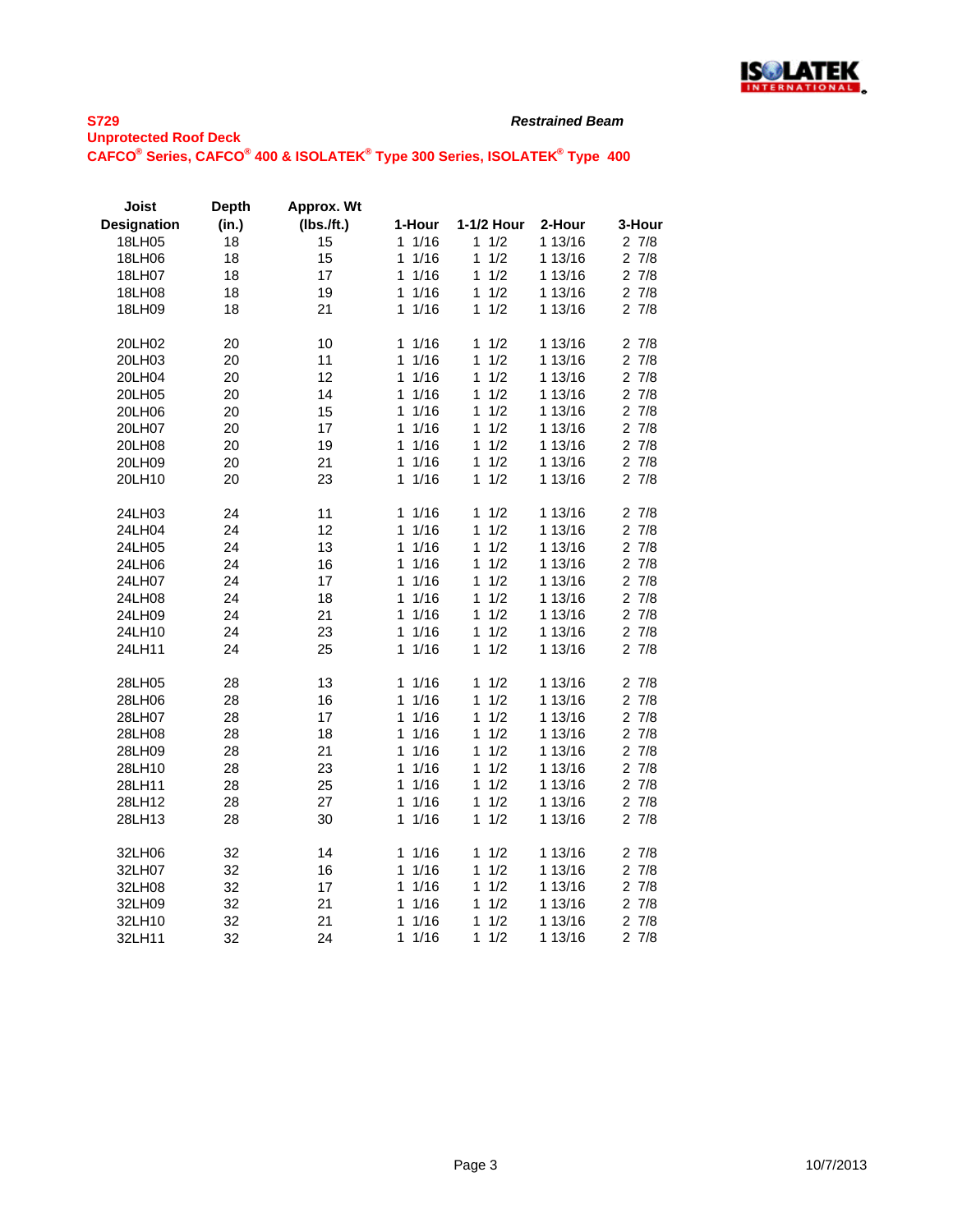

| Joist              | <b>Depth</b> | Approx. Wt |             |            |         |                       |
|--------------------|--------------|------------|-------------|------------|---------|-----------------------|
| <b>Designation</b> | (in.)        | (Ibs.ft.)  | 1-Hour      | 1-1/2 Hour | 2-Hour  | 3-Hour                |
| 32LH12             | 32           | 27         | 1<br>1/16   | 1/2<br>1   | 1 13/16 | 27/8                  |
| 32LH13             | 32           | 30         | 1<br>1/16   | 1<br>1/2   | 1 13/16 | 27/8                  |
| 32LH14             | 32           | 33         | 1<br>1/16   | 1/2<br>1   | 1 13/16 | 27/8                  |
| 32LH15             | 32           | 35         | $1/16$<br>1 | 1/2<br>1   | 1 13/16 | 27/8                  |
|                    |              |            |             |            |         |                       |
| 36LH07             | 36           | 16         | 1<br>1/16   | 1<br>1/2   | 1 13/16 | 27/8                  |
| 36LH08             | 36           | 18         | 1/16<br>1   | 1<br>1/2   | 1 13/16 | $2 \t7/8$             |
| 36LH09             | 36           | 21         | 1<br>1/16   | 1/2<br>1   | 1 13/16 | 27/8                  |
| 36LH10             | 36           | 21         | 1<br>1/16   | 1<br>1/2   | 1 13/16 | 27/8                  |
| 36LH11             | 36           | 23         | 1<br>1/16   | 1<br>1/2   | 1 13/16 | 27/8                  |
| 36LH12             | 36           | 25         | 1/16<br>1   | 1<br>1/2   | 1 13/16 | $2 \t7/8$             |
| 36LH13             | 36           | 30         | 1/16<br>1   | 1/2<br>1   | 1 13/16 | 27/8                  |
| 36LH14             | 36           | 36         | 1/16<br>1   | 1<br>1/2   | 1 13/16 | 27/8                  |
|                    |              |            | 1           | 1          |         |                       |
| 36LH15             | 36           | 36         | 1/16        | 1/2        | 1 13/16 | 27/8                  |
| 40LH08             | 40           | 16         | 1/16<br>1   | 1/2<br>1   | 1 13/16 | 27/8                  |
| 40LH09             | 40           | 21         | 1<br>1/16   | 1<br>1/2   | 1 13/16 | 27/8                  |
| 40LH10             | 40           | 21         | 1<br>1/16   | 1<br>1/2   | 1 13/16 | 27/8                  |
| 40LH11             | 40           | 22         | 1/16<br>1   | 1<br>1/2   | 1 13/16 | 27/8                  |
| 40LH12             | 40           | 25         | 1/16<br>1   | 1/2<br>1   | 1 13/16 | 27/8                  |
| 40LH13             | 40           | 30         | 1/16<br>1   | 1/2<br>1   | 1 13/16 | 27/8                  |
| 40LH14             | 40           | 35         | 1/16<br>1   | 1<br>1/2   | 1 13/16 | 27/8                  |
| 40LH15             | 40           | 36         | 1/16<br>1   | 1/2<br>1   | 1 13/16 | 27/8                  |
| 40LH16             | 40           | 42         | 1/16<br>1   | 1/2<br>1   | 1 13/16 | 27/8                  |
|                    |              |            |             |            |         |                       |
| 44LH09             | 44           | 19         | 1/16<br>1   | 1<br>1/2   | 1 13/16 | $\overline{2}$<br>7/8 |
| 44LH10             | 44           | 21         | 1/16<br>1   | 1<br>1/2   | 1 13/16 | 27/8                  |
| 44LH11             | 44           | 22         | 1/16<br>1   | 1<br>1/2   | 1 13/16 | 27/8                  |
| 44LH12             | 44           | 25         | 1/16<br>1   | 1/2<br>1   | 1 13/16 | 27/8                  |
| 44LH13             | 44           | 30         | 1/16<br>1   | 1/2<br>1   | 1 13/16 | 27/8                  |
| 44LH14             | 44           | 31         | 1<br>1/16   | 1/2<br>1   | 1 13/16 | 27/8                  |
| 44LH15             | 44           | 36         | 1<br>1/16   | 1<br>1/2   | 1 13/16 | 27/8                  |
| 44LH16             | 44           | 42         | 1/16<br>1   | 1<br>1/2   | 1 13/16 | 27/8                  |
| 44LH17             | 44           | 47         | 1<br>1/16   | 1<br>1/2   | 1 13/16 | 27/8                  |
|                    |              |            |             |            |         |                       |
| 48LH10             | 48           | 21         | 1/16<br>1   | 1<br>1/2   | 1 13/16 | 27/8                  |
| 48LH11             | 48           | 22         | 1<br>1/16   | 1<br>1/2   | 1 13/16 | 27/8                  |
| 48LH12             | 48           | 25         | 1<br>1/16   | 1<br>1/2   | 1 13/16 | $2 \t7/8$             |
| 48LH13             | 48           | 29         | 1/16<br>1   | 1<br>1/2   | 1 13/16 | 27/8                  |
| 48LH14             | 48           | 32         | 1<br>1/16   | 1<br>1/2   | 1 13/16 | 27/8                  |
| 48LH15             | 48           | 36         | 1<br>1/16   | 1<br>1/2   | 1 13/16 | 27/8                  |
| 48LH16             | 48           | 42         | 1<br>1/16   | 1<br>1/2   | 1 13/16 | 27/8                  |
| 48LH17             | 48           | 47         | 1/16<br>1   | 1/2<br>1   | 1 13/16 | 27/8                  |
|                    |              |            |             |            |         |                       |
| 52DLH10            | 52           | 25         | 1/16<br>1   | 1<br>1/2   | 1 13/16 | 27/8                  |
| 52DLH11            | 52           | 26         | 1<br>1/16   | 1<br>1/2   | 1 13/16 | 27/8                  |